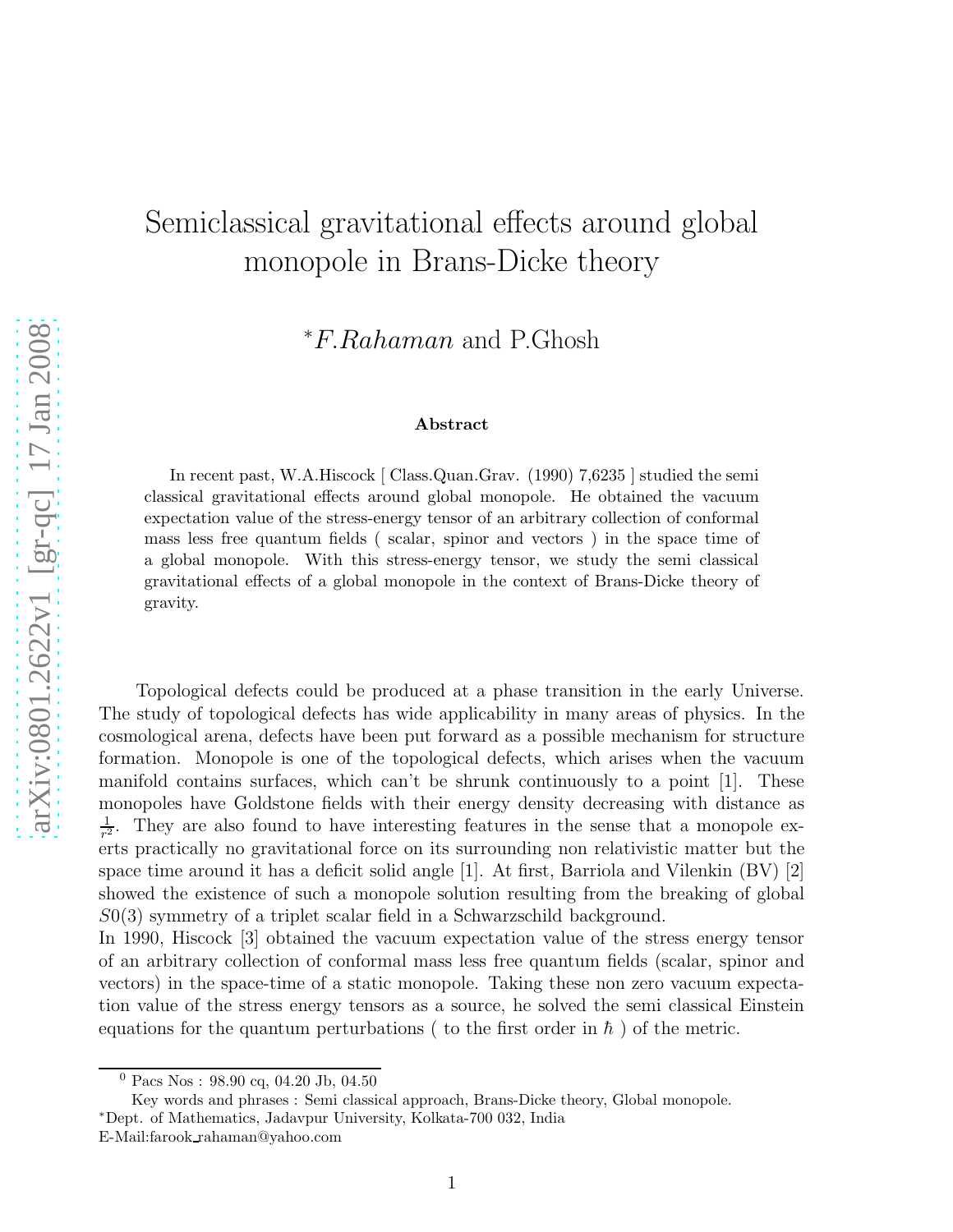The Brans-Dicke theory of gravity is widely studied and well known alternative theory of Einstein gravity. This theory properly accommodates both Mach's Principle and Dirac's large number hypothesis. In this theory a scalar field  $\phi$  is coupled to gravity with coupling constant  $\omega$  [4].

It is widely accepted that gravity is not given by the Einstein's action at the sufficient high energy scales. The present unified theories indicates that a gravitational scalar field should exist besides the metric of the spacetime. It is believed that in the early stages of the Universe, the coupling to matter of the scalar field would be the same order as that of the metric. Since topological defects are formed during phase transition, so it is not unnatural to study them in a scalar tensor theory of gravitation as that of Brans-Dicke theory.

In recent, Several authors have extended the monopole solution of BV to scalar tensor theory [5], Lyra geometry [6], Dilaton gravity [7], Einstein Kalb-Ramond field [8], C-field theory [9], Tachyonic field [10], Einstein-Cartan theory [11], etc .

In this letter, we would like to discuss semi classical gravitational effects around global monopole in Brans-Dicke theory. We have taken the same vacuum expectation value of the stress energy tensor as obtained by Hiscock and set equal to the Brans-Dicke field equations to solve for the quantum perturbations (to the first order in  $\hbar$ ) of the metric. According to BV, the spacetime of global monopole may be written as

$$
ds^2 = dt^2 - dr^2 - r^2 \alpha^2 d\Omega_2^2 \tag{1}
$$

with,  $\alpha^2 = 1 - 8\pi G \eta^2$ , where  $\eta$  is the scale of symmetry breaking.

According to classical theory, the trace of the energy stress tensor vanishes if the Lagrangian is conformally invariant. Whereas corresponding quantized theory it acquires a trace during renormalization. This trace is a geometrical scalar which contains derivatives of the metric tensor [3, 12]. The trace of the vacuum stress energy for a conformally coupled massless free field is given by the anomaly constructed from the curvature tensors of the spacetime as

$$
T_a^a = \frac{1}{2880\pi^2} \left[ aC_{ijkl}C^{ijkl} + b(R_{ij}R^{ij} - \frac{1}{3}R^2) + c\Box R + dR^2 \right]
$$
 (2)

The constants a, b, c and d depends on the conformal scalar field under consideration and other symbols have their usual meaning as in Riemannian geometry.

The Brans-Dicke field equations are taken as

$$
R_{ab} = \frac{8\pi}{\phi} \left[ T_{ab} - \frac{1}{2} g_{ab} \frac{(2\omega + 2)}{(2\omega + 3)} T \right] + \frac{\omega}{\phi^2} \phi_{,a} \phi_{,b} + \frac{\phi_{;a;b}}{\phi} \tag{3}
$$

$$
\nabla^{\alpha}\nabla_{\alpha}\phi = \frac{1}{2\omega + 3}8\pi T\tag{4}
$$

where  $\phi$  is the scalar field,  $\omega$  is a dimension less coupling constant and T denotes the trace of  $T_a^b$ , the energy momentum tensors of the matter fields.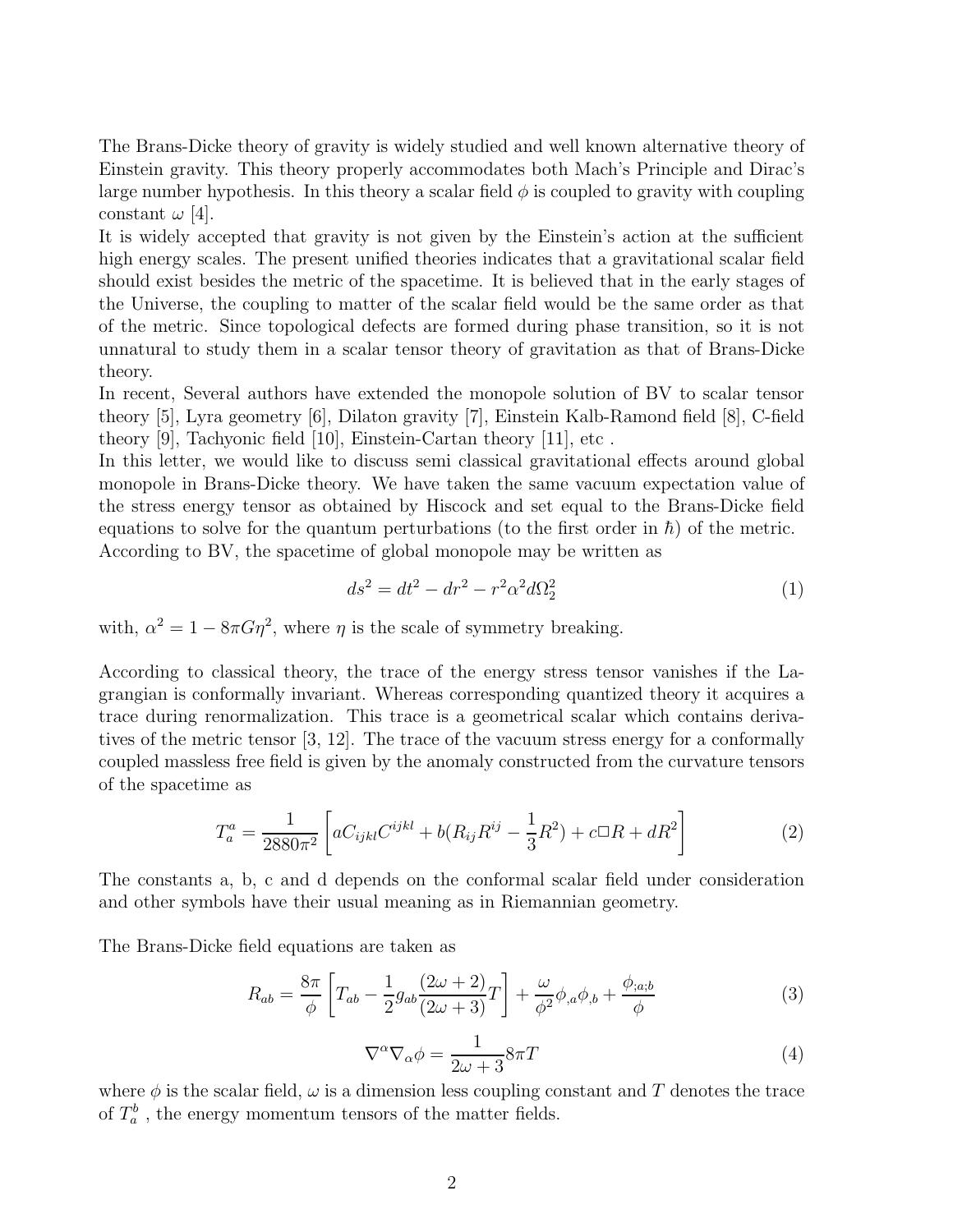In our consideration, the vacuum expectation values of the stress tensors of the quantum fields can be set in to the Brans-Dicke equations  $(3)$  and  $(4)$  in the semi classical approach to the quantum theory of gravity:

$$
R_{ab} = \frac{8\pi}{\phi} \left[ \langle T_{ab} \rangle - \frac{1}{2} g_{ab} \frac{(2\omega + 2)}{(2\omega + 3)} \langle T \rangle \right] + \frac{\omega}{\phi^2} \phi_{,a} \phi_{,b} + \frac{\phi_{;a;b}}{\phi} \tag{5}
$$

$$
\nabla^{\alpha}\nabla_{\alpha}\phi = \frac{1}{2\omega + 3}8\pi < T > \tag{6}
$$

Here  $\langle T \rangle$  denotes the trace of  $\langle T_{ab} \rangle$ , the vacuum stress energy momentum tensors. Here the geometrical units are used with  $G = c = 1$  and  $\hbar \approx 2.612 \times 10^{-66} \text{cm}^2$ .

At first, Hiscock has studied the quantum effects due to monopole background in the matter fields. Using trace anomaly given in equation (2), one can find the vacuum expectation value of the stress energy tensor of a conformally coupled massless scalar field of the global monopole metric given in (1) as [3]

$$
\langle T_a^b \rangle = \frac{\hbar}{r^4} [-D, -(C+D), (C+D), (C+D)] \tag{7}
$$

where ,

$$
C = \frac{1}{1440\pi^2} \left[ n_{sc} + 3n_{sp} + 12n_{vd} - 12n_{v\zeta} \frac{2\alpha^2 + 1}{3\alpha^2 - 1} \right] \left[ \frac{(1 - \alpha^2)(3\alpha^2 - 1)}{\alpha^4} \right]
$$

with  $n_{sc}, n_{sp}, n_{vd}$  and  $n_{v\zeta}$  are respectively, the number of scalar two components spinor, dimensional regularized vector zeta function regularized vector fields present and D is dimensionless constant, like C, depends on the number and spin of the component fields present and on the metric parameter  $\alpha$  ( given in eq.(1)).

Now we are trying to find the first order in  $\hbar$  corrections to the BV monopole in Brans Dicke theory treating the effects of the vacuum stress energy as small perturbations. The first order in  $\hbar$  correction to the metric may be determined by solving the linearized Brans Dicke equations. We assume the correction metric of the form as

$$
g_{rr} = 1 + f(r), \, g_{tt} = 1 + g(r)
$$

We also assume the correction of the Brans Dicke scalar field as

$$
\phi = \phi_0 + \epsilon(r)
$$

where  $\phi_0$  is a constant which may be identified with  $\frac{1}{G}$  when  $\omega \to \infty$  (G being the Newtonian gravitational constant ).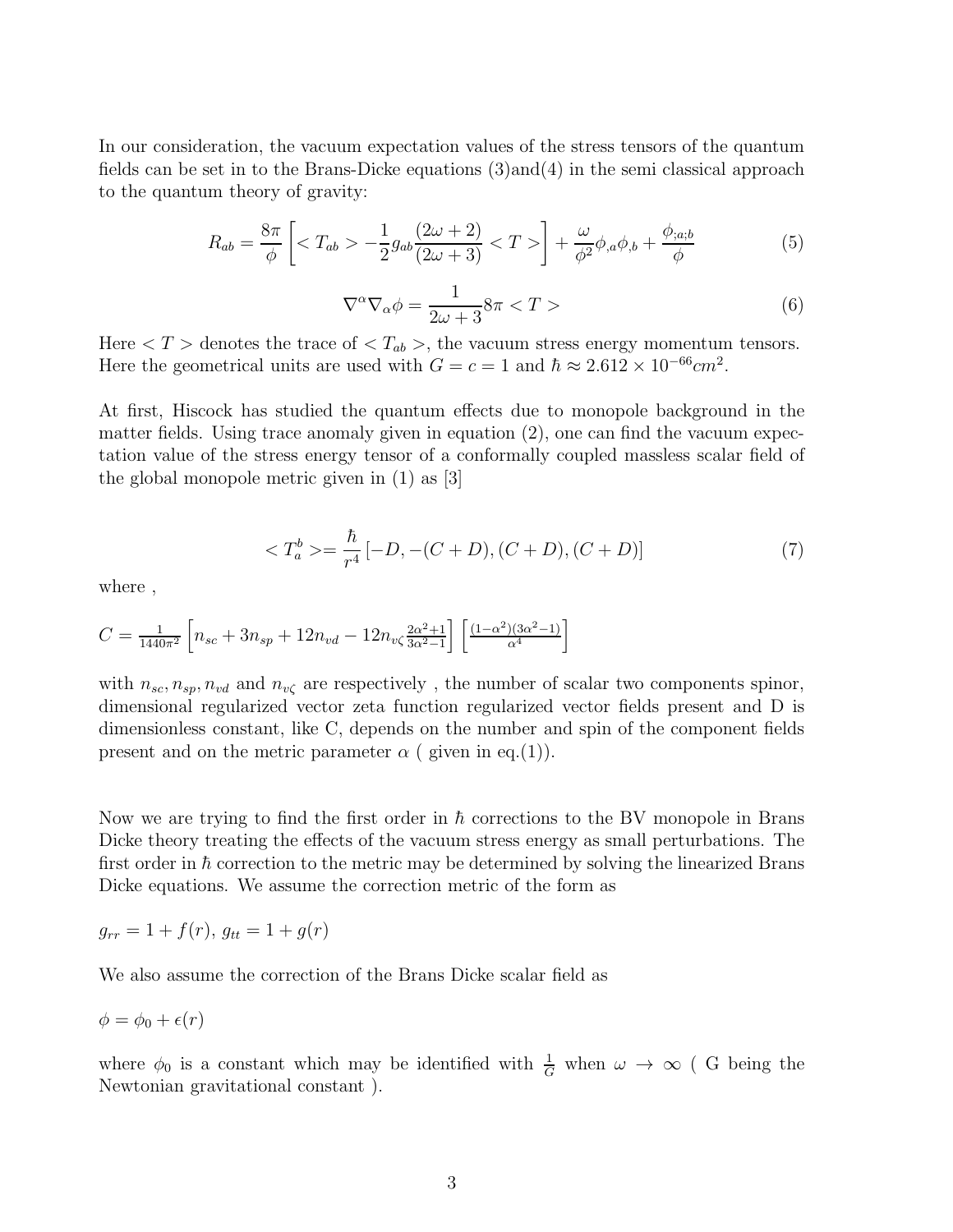Here the functions  $f, g$  and  $\epsilon$  should be computed to the first order in  $\hbar$ . In this approximation it is easy to see that [5]

$$
\frac{\phi'}{\phi} = \frac{\epsilon'}{\phi_0}, \frac{\phi''}{\phi} = \frac{\epsilon''}{\phi_0},\tag{8}
$$

with  $f, g, \epsilon \ll 1$ .

With these approximations, field equations (5) and (6) yield

$$
\frac{1}{2}g'' + \frac{g'}{r} = \frac{8\pi\hbar}{\phi(2\omega+3)r^4}[\omega(C+2D) + (2C+3D)]\tag{9}
$$

$$
-\frac{1}{2}g'' + \frac{f'}{r} = -\frac{8\pi\hbar}{\phi(2\omega+3)r^4}[\omega(3C+2D) + (4C+3D)] + \frac{\epsilon''}{\phi_0}
$$
(10)

$$
f + \frac{1}{2}(f' - g')r = \frac{8\pi\hbar}{\phi(2\omega + 3)r^2}[\omega(C + 2D) + (2C + 3D)] + r\frac{\epsilon'}{\phi_0}
$$
(11)

$$
\epsilon'' + 2\frac{\epsilon'}{r} = \frac{8\pi\hbar C}{(2\omega + 3)r^4} \tag{12}
$$

Now solving the above equations, we get the following solutions:

$$
g = \frac{8\pi\hbar}{\phi_0(2\omega+3)r^2} [\omega(C+2D) + (C+3D)] - \frac{k_1}{r}
$$
 (13)

$$
f = -\frac{8\pi\hbar}{\phi_0(2\omega+3)r^2}[2D\omega + (C+3D)] - \frac{(k_1 + \frac{2k}{\phi_0})}{r}
$$
(14)

$$
\epsilon = \frac{4\pi\hbar C}{(2\omega + 3)r^2} - \frac{k}{r} \tag{15}
$$

( where  $k, k_1$  are integration constants ).

Both the above constants  $k, k_1$  will be taken as zero, as it is impossible to dimensionally construct a value of the constants k and  $k_1$  which are linear in  $\hbar$ .

It is currently known that solutions of Brans-Dicke field equations do not always go over general relativity solutions when  $\omega \to \infty$ . However, in our semi classical approach, we see that in the limit  $\omega \to \infty$ , our solution reduces to Hiscock's solution, which is given by

$$
ds^{2} = \left[1 + 4\pi\hbar \frac{(C + 2D)}{r^{2}}\right]dt^{2} - \left[1 - \frac{8\pi\hbar D}{r^{2}}\right]dr^{2} - r^{2}\alpha^{2}d\Omega_{2}^{2}
$$
 (16)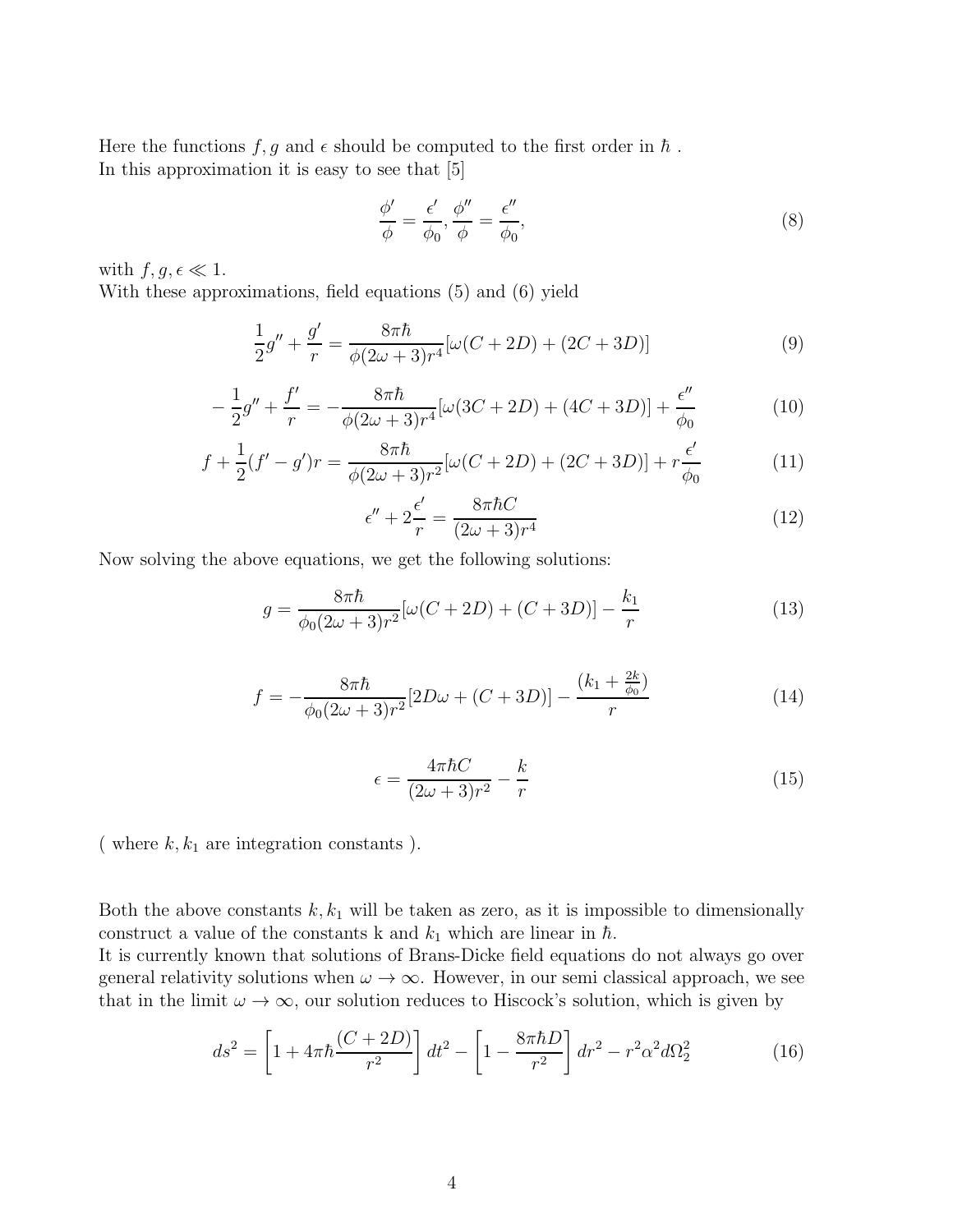

Figure 1: We show the variation of g w.r.t. r for different values of  $\omega$  (here we assume,  $\hbar = 1.05459 \times 10^{-34}$  J-sec,  $\phi_0 \sim \frac{1}{G}$  $\frac{1}{G}$ ,  $C = 1$ ,  $D = 2$ ). The solid curve for  $\omega = 500$  [13] and dotted curve for  $\omega = -1.42$ .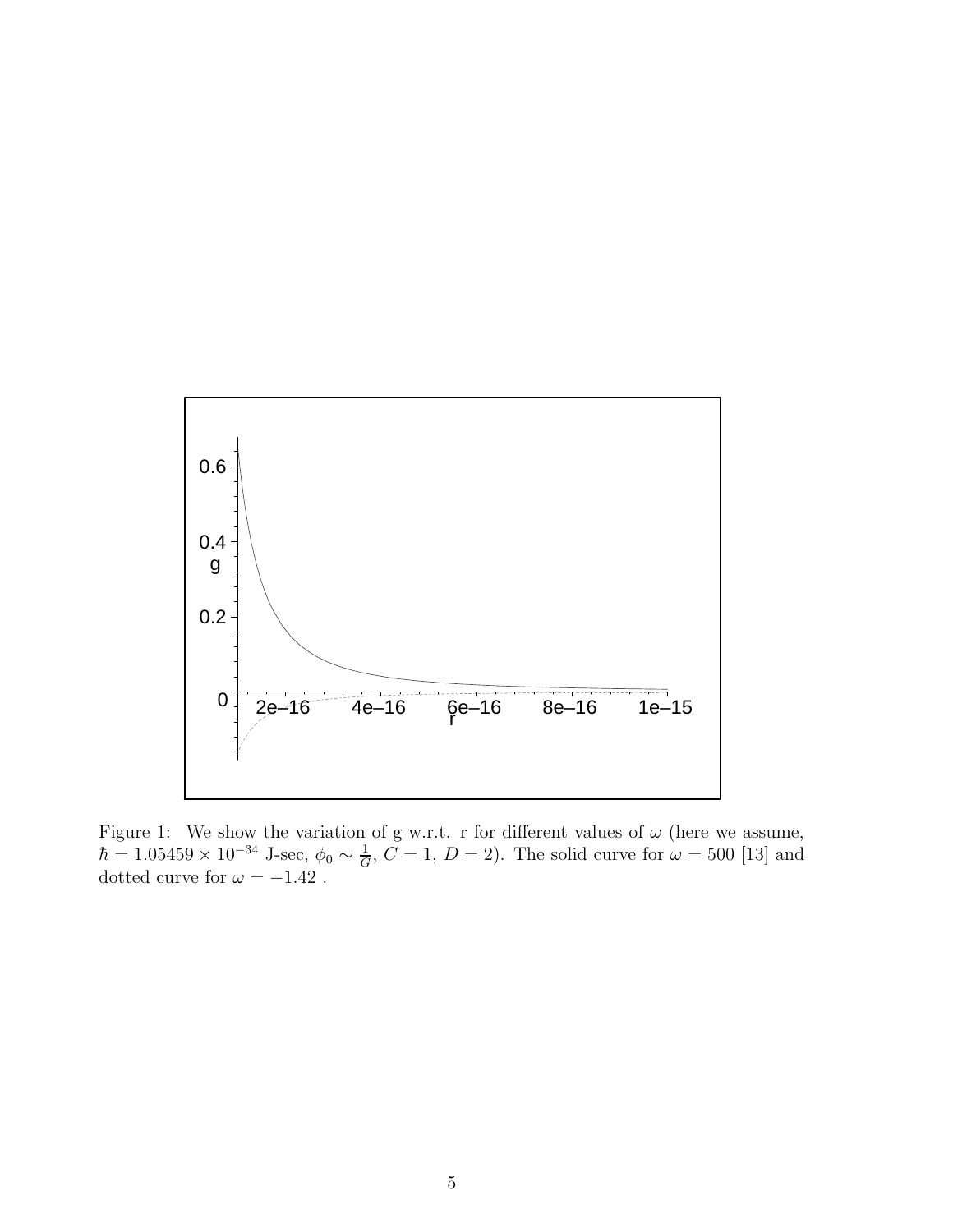

Figure 2: We show the variation of f w.r.t. r for different values of  $\omega$  (here we assume,  $\hbar = 1.05459 \times 10^{-34}$  J-sec,  $\phi_0 \sim \frac{1}{G}$  $\frac{1}{G}$ ,  $C = 1$ ,  $D = 2$ ). The solid curve for  $\omega = 500$  and dotted curve for  $\omega = -1.42$ .



Figure 3: We show the variation of  $y \equiv \epsilon$  w.r.t. r. Here we assume,  $\hbar = 1.05459 \times 10^{-34}$ J-sec,  $\phi_0 \sim \frac{1}{G}$  $\frac{1}{G}$ ,  $C = 1$ ,  $D = 2$  and  $\omega = -1.42$ .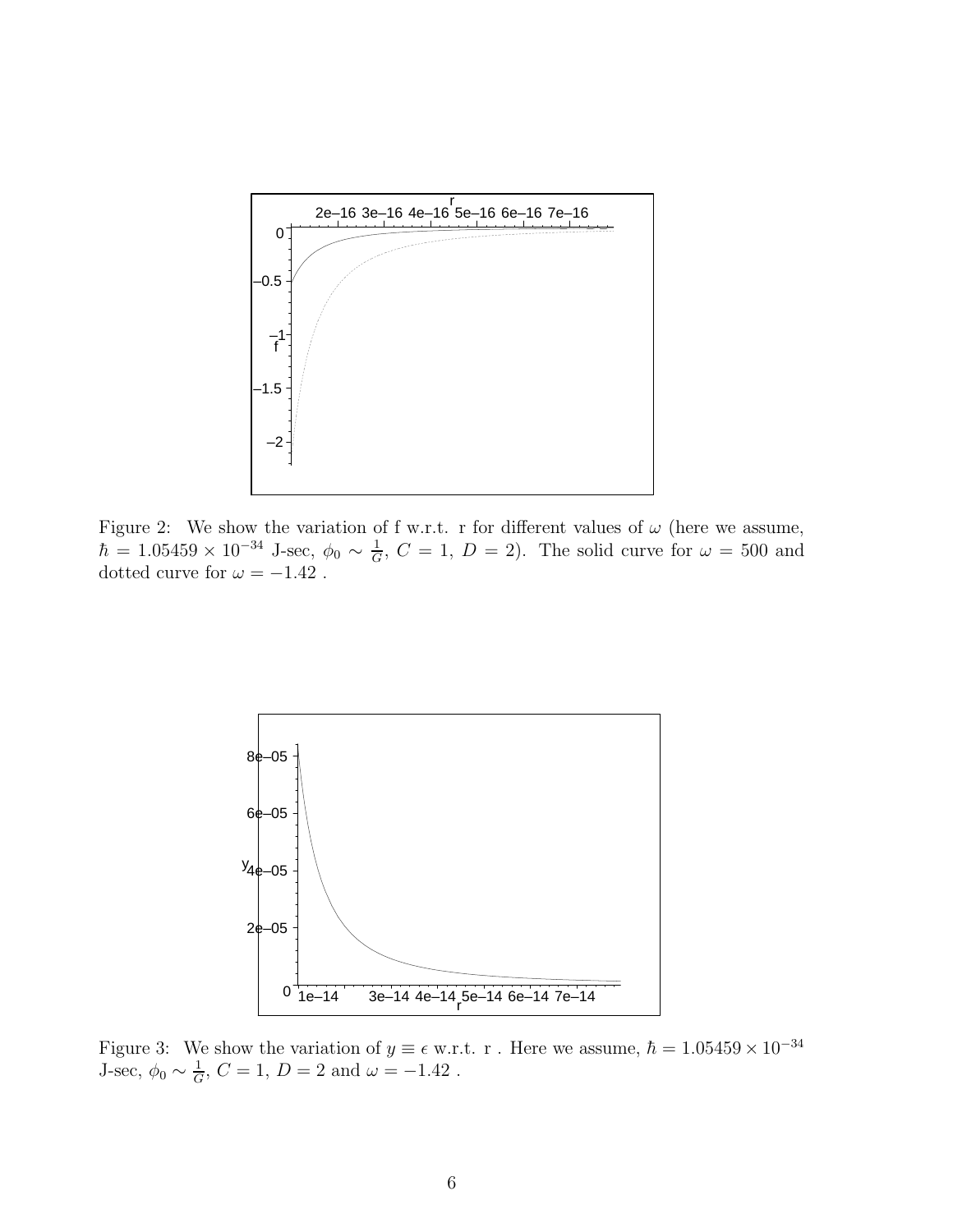

Figure 4: We show the variation of  $y \equiv \epsilon$  w.r.t. r. Here we assume,  $\hbar = 1.05459 \times 10^{-34}$ J-sec,  $\phi_0 \sim \frac{1}{G}$  $\frac{1}{G}$ ,  $C = 1$ ,  $D = 2$  and  $\omega = 500$ .

We shall now discuss the gravitational force of the monopole on the surrounding matter. The radial component of the acceleration  $(A<sup>r</sup>)$  acting on a test particle in the gravitational field of the monopole is given by

$$
A^r = V_{,0}^r V^0. \tag{17}
$$

For a co-moving particle  $V^a = \frac{1}{\sqrt{g_{00}}} \delta_0^a$ .

Hence using the line element (7) and solutions (19) and (20), one can calculate  $A^r$ , which becomes

$$
Ar = \frac{-\frac{16\pi\hbar H}{\phi_0(2\omega+3)r^3}}{[1 + \frac{8\pi\hbar H}{\phi_0(2\omega+3)r^2}]^2}
$$
(18)

where,  $H = [\omega(C + 2D) + (C + 3D)].$ 

Here one can see that the gravitational force varies with the radial distance. One can note that  $A^r$  may take negative or positive values depending on  $\omega$ . When, either  $\omega$  $Max(-\frac{C+3D}{C+2D})$  $\frac{C+3D}{C+2D}, -\frac{3}{2}$  $\frac{3}{2}$ ) or  $\omega < Min(-\frac{C+3D}{C+2D})$  $\frac{C+3D}{C+2D}, -\frac{3}{2}$  $\frac{3}{2}$ , then  $A^r < 0$  and this indicates that particle accelerates towards the monopole in the radial direction in order to keep it rest. This implies that monopole has a repulsive influence on the test particle [14]. If, either  $-\frac{C+3D}{C+2D} < \omega < -\frac{3}{2}$  $\frac{3}{2}$  or  $-\frac{3}{2} < \omega < -\frac{C+3D}{C+2D}$  $\frac{C+3D}{C+2D}$ , then  $A^r > 0$  and this indicates that particle accelerates away from the monopole in the radial direction in order to keep it rest. This implies that monopole has an attractive influence on the test particle [14].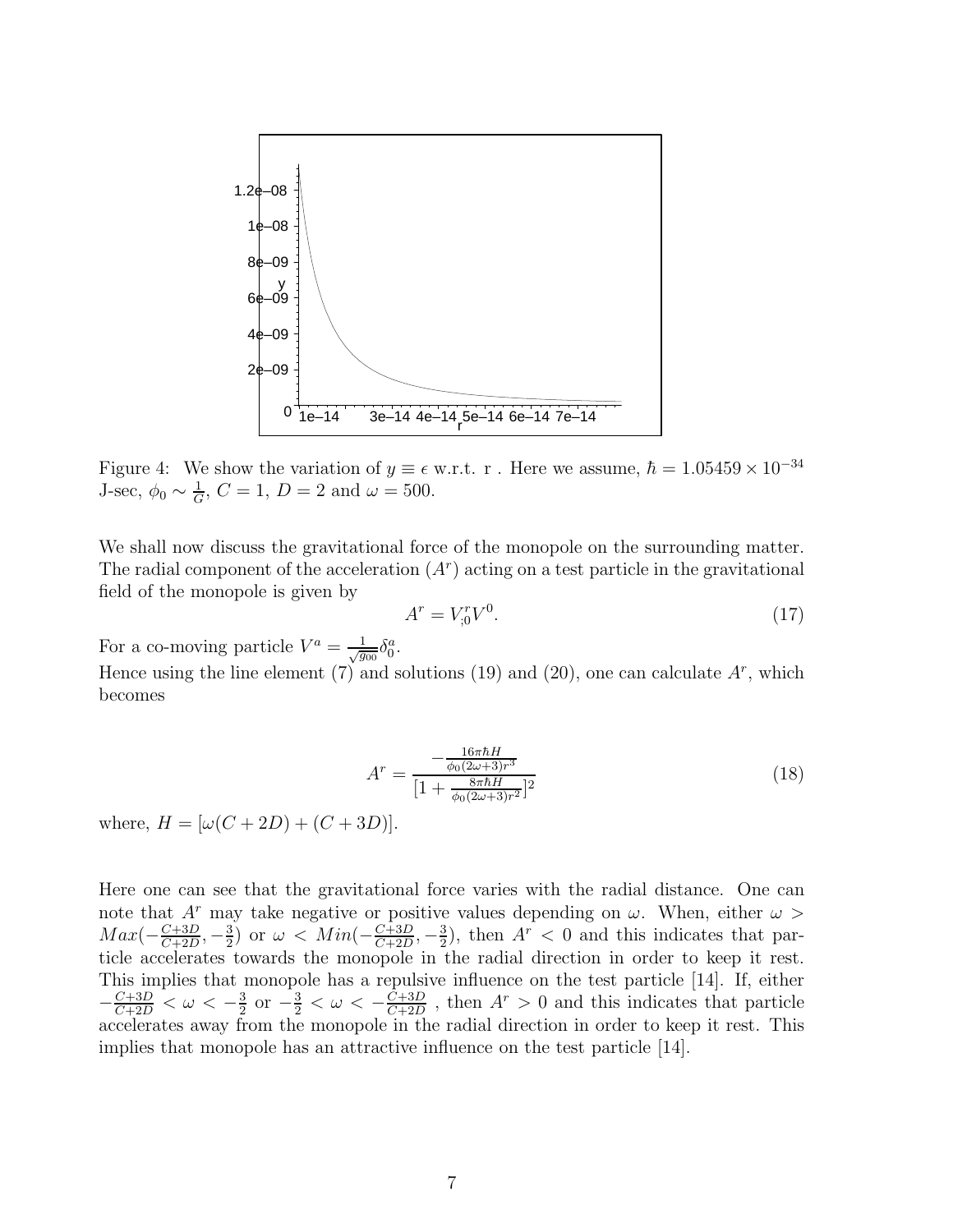

Figure 5: We show the variation of  $y \equiv A^r$  w.r.t. r for fixed  $\omega$ . Here we assume,  $\hbar = 1.05459 \times 10^{-34}$  J-sec,  $\phi_0 \sim \frac{1}{G}$  $\frac{1}{G}$ ,  $C = 1$ ,  $D = 2$ . The solid curve for  $\omega = 500$  and dotted curve for  $\omega = -1.42$ .

It is some interest to calculate the deficit solid angle in the above field. The deficit solid angle  $\delta$  may be defined as

$$
\delta(r) = 4\pi \left[1 - \frac{g_{\Omega\Omega}(r)}{r^2}\right] \tag{19}
$$

in any spherical symmetric spacetime, where  $R(r)$  is the proper radius,  $R = \int \sqrt{g_{rr}} dr$ . For the first order correction to the metric (1),

$$
R = r + 4\pi\hbar \frac{(2\omega D + C + 3D)}{\phi_0(2\omega + 3)r}
$$
\n(20)

Thus in this case, we obtain,

$$
\delta(r) = 4\pi \left[ 1 - \alpha^2 + 8\pi \hbar \frac{(2\omega D + C + 3D)\alpha^2}{\phi_0(2\omega + 3)r^2} \right]
$$
\n(21)

Here one can note that the deficit solid angle is a function of r and the first order correction to the deficit angle is gradually decreasing with the increase of the radial distance. One can also note that for a fixed radial distance, the deficit solid angle decreases with the increase of  $\omega > 0$  and it is increasing with decreasing  $\omega < -\frac{3}{2}$  $\frac{3}{2}$ . It deserves to mention that as  $\omega \to \infty$ , this deficit solid angle will take the same value as obtained by Hiscock in general relativity case.

In summary, we have studied the semi classical gravitational effects of a global monopole in Brans-Dicke theory. We have assumed the same vacuum expectation values of the stress energy tensors as obtained by Hiscock and see that when  $\omega \to \infty$ , Hiscock's solution is recovered. We see that our monopole exerts repulsive gravitational force as well as attractive gravitational force on its surrounding non relativistic matter depending on the Brans-Dicke coupling constant  $\omega$ . This effect is absent in general relativity case [15]. Analogously to the general relativity case the curved space-time of the monopole presents a deficit solid angle.